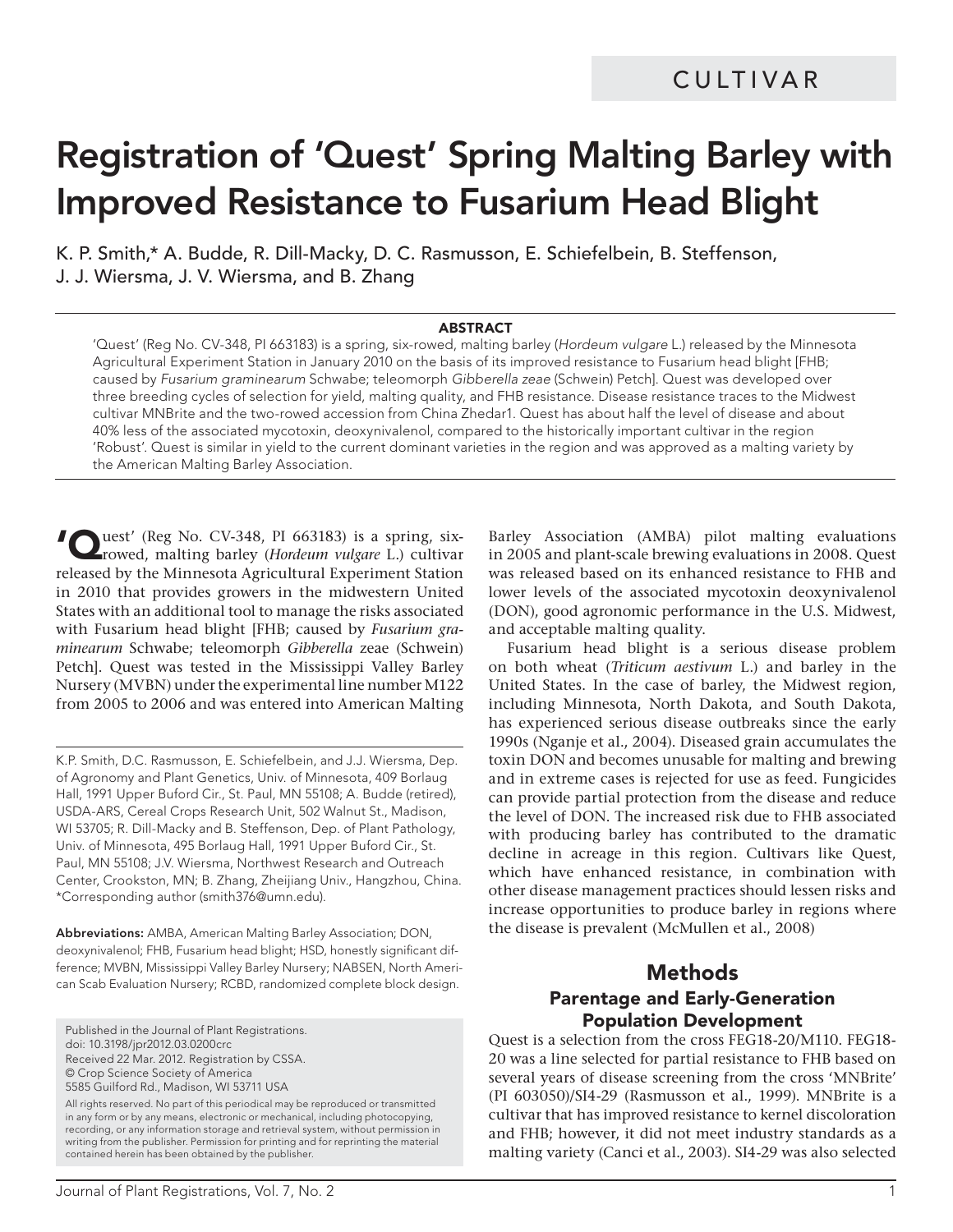for partial resistance to FHB from the cross Zhedar1/'Stander' (PI 56743)//'Foster' (PI 592758), which was given to us by Dr. R. Horsley as  $\mathbb{F}_2$  seed in 1994 (Rasmusson et al., 1993; Horsley et al., 1997). Zhedar1 is a two-rowed accession from China that was identified as having resistance to FHB (Urrea et al., 2005). M110 is a cultivar candidate from the University of Minnesota breeding program that was evaluated in the Mississippi Valley Regional Nursery (MVBN) in 2001–2002 and is an advanced cycle breeding line that has the cultivars Nordic (CIho 15216), Manker (CIho 15549), Robust (PI 476976), Excel (PI 542047), and Stander in its pedigree (Rasmusson and Banttari, 1975, Rasmusson and Wilcoxson, 1983, Rasmusson et al., 1991, 1993).

The cross leading to Quest was made in the fall of 2000. The  $F_1$  was grown in the greenhouse in the winter of 2001, and the  $F<sub>2</sub>$  seeds were planted in single-row plots that were 2 m in length with 30-cm row spacing in April 2001. A single spike was harvested from each  $F<sub>2</sub>$  plant, and a single  $F_{2:3}$  seed was planted from each spike in pots in the greenhouse in August 2001. A single seed was harvested from each  $F_{2:3}$  plant, and approximately 200  $F_{3:4}$  seeds were planted in lightly seeded rows in an off-season nursery near Yuma, AZ in November of 2001.

## **Line Selection and Evaluation**

A total of 76  $F_{3,4}$  plants tracing to FEG18-20/M110 were individually harvested in the spring of 2002, and the seed was sown into 1.3-m single-row plots arranged in a randomized complete block design (RCBD) with two replications in three FHB nurseries located in Crookston, MN and Morris, MN in April 2002 and in Hangzhou, China in 2003. These nurseries were inoculated with grain spawn and mist irrigated to promote disease as described by Mesfin et al. (2003). In these early trials, the breeding line that would become Quest, FEG65-02, was selected based on low disease severity for FHB and low levels of DON from harvested grain samples as well as on visual assessment of maturity, plant height, and lodging. A bulk of the  $F_{4:6}$  seed harvested from one of the FHB plots was sown in 30 pots in the greenhouse. The  $F_{4:7}$  seed harvested from these plants was used for replicated field trials beginning in 2003.

Preliminary yield trials were conducted in 2003 at St. Paul and Crookston, MN in an RCBD with three replicates in two-row plots 3 m in length spaced 30 cm apart and seeded at a rate of 108 kg ha<sup>-1</sup>. All subsequent yield trials (2004–2010) were conducted in St. Paul, Crookston, Morris, Stephen, and Roseau, MN in randomized complete block experiments with three replicates in 1.4- by 3-m plots with 18-cm row spacing and the same seeding rate. Quest was evaluated as part of the Minnesota state yield trials from 2005–2010. Yields were based on grain harvested from plots end-trimmed to 2.4 m in length. Percentage plump kernels were determined by calculating the percentage, by weight, of kernels that did not pass through a 0.24 by 1.9-cm sieve. Malt quality was evaluated on a 400-g subsample of a composite sample from all the replicates of a trial by the USDA-ARS Cereal Crops Research Unit in Madison, WI using their standard protocols (http://www .ars.usda.gov/SP2UserFiles/Place/36551000/barleyreports/

CY%20METHODS.pdf; accessed 4 Dec. 2012). FEG65- 02 was assigned the cultivar candidate designation M122 and evaluated in the MVBN from 2005 to 2006. M122 was evaluated at the five locations of the Red River Valley On-Farm Trials from 2006 to 2010 for a total of 17 trials. Entries were solid-seeded in 1.5- by 6.1-m plots in an RCBD with two replicates using a seeding rate (corrected for seed count per kilogram and percentage germination) between 135 and 167 kg ha<sup>−</sup>1. M122 was evaluated in AMBA pilot malt tests with grain from the 2005 and 2006 crop years. It was evaluated in AMBA plant-scale brewing tests with grain from the 2008 and 2009 crop years. After favorable evaluation, M122 was released as the cultivar Quest and added to the list of AMBA-recommended cultivars in 2010 (www.ambainc.org; accessed 16 July 2012).

## **Evaluation in Replicated Trials**

Twenty-four trials from the Minnesota State Cultivar Trials that included the comparison cultivars Robust, Conlon (PI 597789), Lacey (PI 613603), Stellar-ND (PI 639694), Tradition (PI 612442; a cultivar developed by Busch Agriculture Resources Inc.), and 'Rasmusson' (PI 658495) were used in the analyses of agronomic traits (Rasmusson et al., 2001; Horsley et al., 2006; Smith et al., 2010). Tradition and Lacey had the largest acreage in the U.S. Midwest in 2010 and are currently the malting quality standards for the industry (www.ambainc.org) and are therefore useful for comparison. Robust was the leading cultivar in the region from 1985 to 2005 and is still used as a malting quality check by the industry. Conlon is a two-rowed cultivar that is grown in the region for malting, and two-rowed cultivars have typically been observed to have less FHB than six-rowed cultivars, making it another useful comparison. Seventeen trials from the Red River Valley On-Farm trials that included the cultivars Robust, Legacy, Lacey, Tradition, Stellar-ND, and Rasmusson were used in the analyses of agronomic traits. Six trials from the MVBN that included the above cultivars were used for malting-quality analyses. Composite samples from each trial were malted, and the analysis was conducted across trials.

Disease reactions for foliar diseases were assessed in a combination of field and greenhouse assays conducted from 2002 to 2008. Septoria speckled leaf blotch (caused by *Septoria passerinii* Sacc.) and the net form of net blotch (caused by *Pyrenophora teres* f. sp. *teres* Drechs) were evaluated in the greenhouse in 2006, 2007, and 2008 with the methods of Toubia-Rahme and Steffenson (2004) and St. Pierre et al. (2010), respectively. Stem rust (caused by *Puccinia graminis* f. sp. *tritici* Pers.: Pers*)* and spot blotch ([caused by *Cochliobolus sativus* (Ito and Kuribayashi) Drechs. ex Dastur] were evaluated in field nurseries at St. Paul, MN in 2002 and 2003 according to the methods of Steffenson et al. (1993) and Fetch et al. (2008), respectively. For each of these diseases, cultivars were given a disease reaction score from 1 (resistant) to 9 (susceptible) based on comparative data for at least two experiments. During the selection of Quest, FHB was evaluated in the field at St. Paul, Morris, and Crookston, MN and in Hangzhou, China from 2003 to 2010 using the grain spawn and conidial spray methods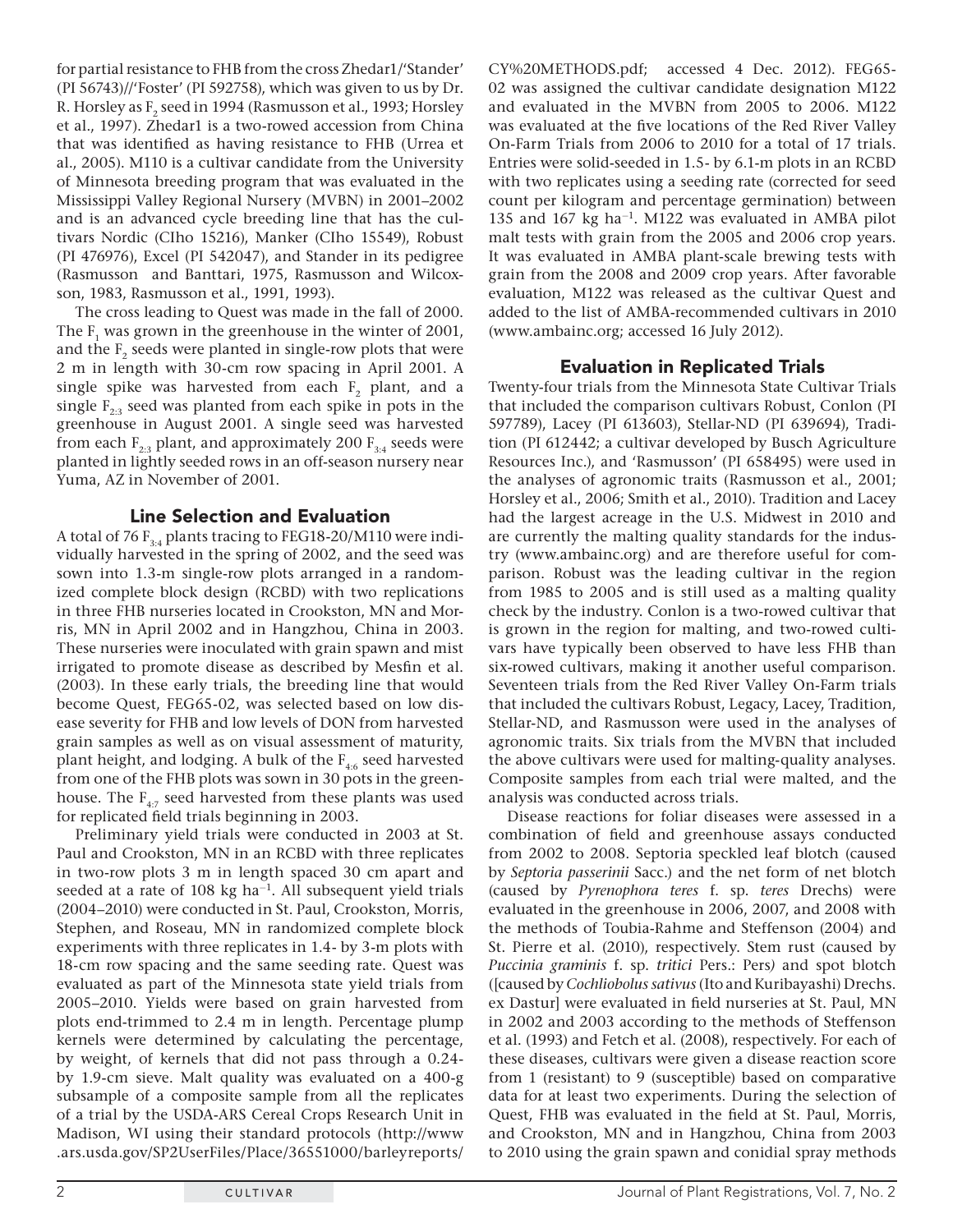described by Steffenson (2003). Disease was assessed by estimating the percentage of infected kernels on individual spikes according to the following scale (0, 1, 3, 5, 10, 15, 25, 35, 50, 76, 100%). An arbitrary sample of either 10 or 20 spikes, depending on the severity of disease in the nursery, was visually assessed and averaged for each plot. Plots were harvested by hand or using a single-row plot binder; the grain was threshed and cleaned; and approximately 20 g of grain was ground in preparation for DON analysis, which was conducted with gas chromatography and mass spectrometry (Mirocha et al., 1998; Fuentes et al., 2005). Quest was evaluated in the North American Scab Evaluation Nursery (NABSEN) in 2004–2007 by collaborators using the methods described above. The NABSEN is grown annually at multiple locations in the Midwest and Canada in an RCBD with three replications. Quest was added to the NABSEN as moderately resistant check in 2010.

Statistical analyses for these trials were conducted using SAS for Windows version 9.2 (SAS Institute Inc.). Each location-year was treated as an environment, and all analyses were conducted on the means for each environment. Bartlett's test was used to test for homogeneity of variances among environments before combining environments in the analysis. The FHB severity and DON data were transformed by square root to reduce heterogeneity of variances. For FHB and DON analyses, mean comparisons were done on the transformed values; however, the untransformed values are presented. Mixed-model analysis was performed with the cultivar as a fixed effect and environment as a random effect. Mean separation tests were based on Tukey's honestly significant difference (HSD;  $\alpha = 0.05$ ).

## **Seed Purification and Increase**

In 2005, approximately 50 single spikes were harvested from  $F_{4.9}$  plants growing in a winter nursery in New Zealand and planted as headrows in St. Paul. All rows appeared uniform and were harvested and bulked to form the  $F_{4:10}$ breeder seed.

a white aleurone, veins with few barbs, and a crease that is V-shaped and narrow to closed at the base. The hull is adhering and wrinkled.

## **Grain Yield and Quality Performance**

In state yield trials conducted from 2005 to 2010 at a total of 24 trials, Quest was similar in yield to the two most popular cultivars Lacey and Tradition (Table 1). In on-farm trials conducted in the Red River Valley, Quest was again very similar in yield to Lacey and Tradition (Table 2). Quest has a very favorable malting quality profile, which contributed to its addition to the AMBA list of recommended malting varieties in 2011. Quest is similar to the other malting varieties with respect to barley protein and malt extract (Table 3). Its soluble protein and ratio of soluble to total protein (S/T) are similar to those of Tradition and Lacey, but less than Legacy. Diastatic power is slightly lower than Tradition and

**Table 1. Agronomic performance of Quest and check cultivars from 2005 to 2010 in Minnesota State Yield Trials (24 location-years).†**

|                            | Grain                 | Plant               | Heading            |                      |
|----------------------------|-----------------------|---------------------|--------------------|----------------------|
| Entry                      | yield                 | height <sup>‡</sup> | date               | Lodging              |
|                            | $kq$ ha <sup>-1</sup> | cm                  | d from<br>planting | $1 - 9$ <sup>§</sup> |
| Robust                     | 4890                  | 84.9                | 55.9               | 4.9                  |
| Conlon                     | 5060                  | 77.8                | 53.4               | 5.2                  |
| Lacey                      | 5356                  | 78.8                | 56.2               | 3.8                  |
| Stellar-ND                 | 5057                  | 79.6                | 55.5               | 3.2                  |
| Tradition                  | 5411                  | 80.2                | 57.0               | 3.8                  |
| Rasmusson                  | 5517                  | 76.1                | 55.4               | 4.2                  |
| Quest                      | 5415                  | 81.6                | 56.2               | 4.8                  |
| $HSD (0.05)$ <sup>11</sup> | 491                   | 3.2                 | 0.8                | ns                   |
| CV%                        | 8.4                   | 3.9                 | 1.7                |                      |

†Locations of state trials were St. Paul, Morris, Crookston, Stephen, and Roseau, MN.

‡Height was recorded at 17 trials, heading date at 19 trials, and lodging at 6 trials. § 1 = most resistant; 9 = most susceptible.

**Tukey's honestly significant difference (** $\alpha$  **= 0.05).** 

## **Characteristics Agronomic and Botanical Description**

Quest heads at the same time as other six-rowed cultivars that are grown in the region and is intermediate in height between Lacey and Robust (Table 1). Lodging resistance is slightly less than Tradition and Lacey, however not significantly (Tables 1 and 2). The volume weight of Quest is also slightly lower than Tradition and Lacey. Grain protein concentration and kernel plumpness for Quest are similar to the other six-rowed cultivars. Quest is not as plump as Stellar-ND.

The spike of Quest has semismooth awns, long rachilla hairs, and glume hairs that are completely covered. The kernel has

| Table 2. Agronomic performance of Quest and check cultivars from 2006- |  |
|------------------------------------------------------------------------|--|
| 2010 Red River Valley On-Farm Trials (17 location-years). <sup>†</sup> |  |

| Cultivar         | Grain<br>yield        | Volume<br>weight  | Grain<br>protein | Plump | Plant<br>height | Lodging            |
|------------------|-----------------------|-------------------|------------------|-------|-----------------|--------------------|
|                  | $kg$ ha <sup>-1</sup> | kg m <sup>3</sup> |                  | $% -$ | cm              | $1 - 9^{\ddagger}$ |
| Robust           | 5944                  | 580.2             | 13.2             | 79.0  | 87.3            | 2.6                |
| Legacy           | 6184                  | 553.6             | 12.7             | 75.4  | 83.4            | 2.8                |
| Lacey            | 6376                  | 592.5             | 13.1             | 81.7  | 82.4            | 2.5                |
| Stellar-ND       | 6417                  | 573.4             | 12.6             | 84.5  | 85.7            | 2.2                |
| Tradition        | 6229                  | 580.1             | 12.9             | 82.6  | 83.9            | 2.2                |
| Rasmusson        | 6635                  | 581.7             | 12.7             | 77.9  | 81.0            | 2.5                |
| Quest            | 6344                  | 563.2             | 12.8             | 77.8  | 84.2            | 3.0                |
| HSD $(0.05)^{5}$ | 426                   | 14.0              | 0.5              | 5.1   | 3.3             | ns                 |
| CV%              | 11.4                  | 4.0               | 5.4              | 11.0  | 6.2             |                    |

†Locations of Red River Valley On-farm Trials were Fergus Falls, Oklee, Perley, Strathcona, and Humboldt, MN.

 $*1$  = most resistant;  $9$  = most susceptible.

§Tukey's honestly significant difference ( $\alpha$  = 0.05).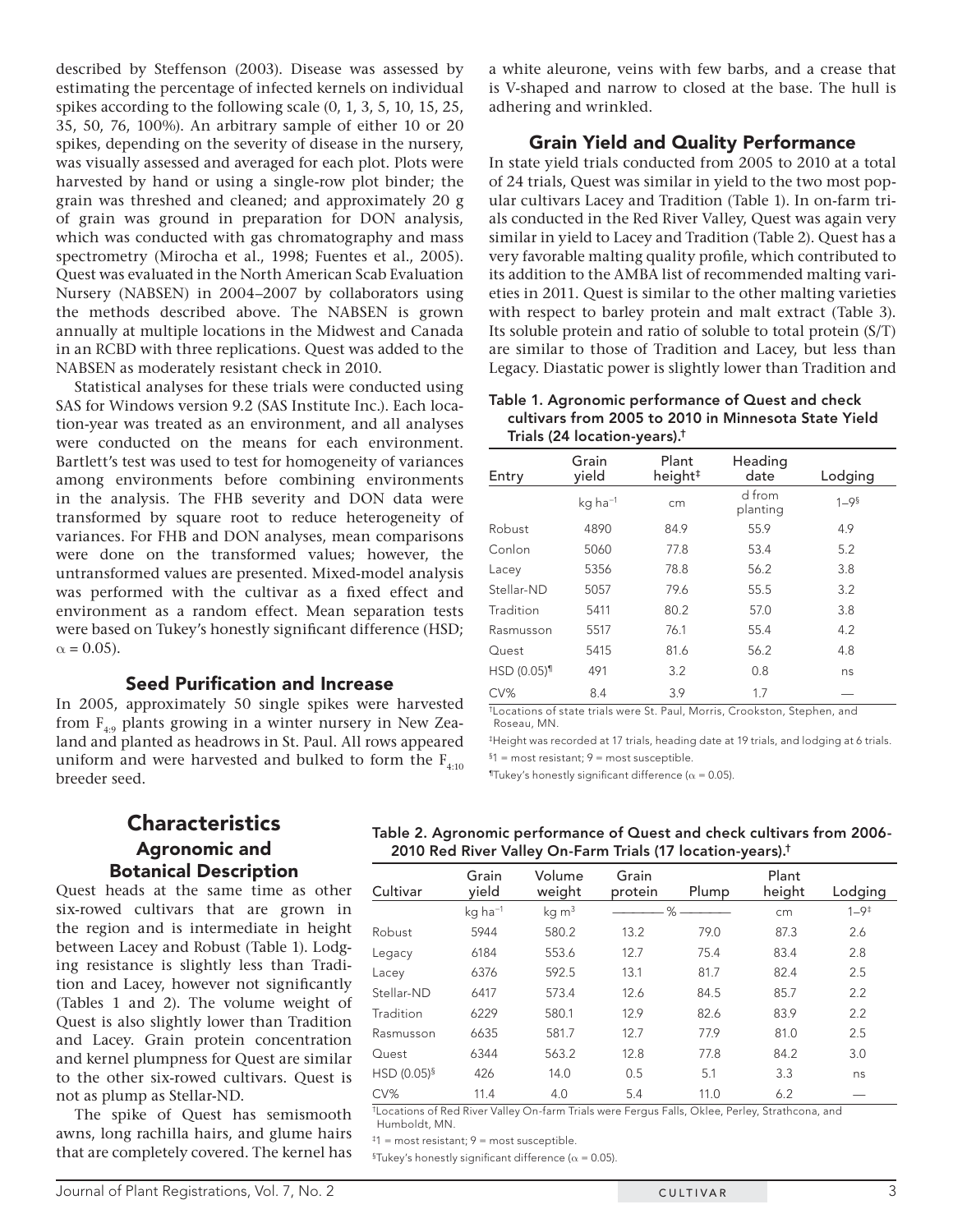#### Table 3. Malting quality profile of Quest compared to other cultivars in the Mississippi Valley Barely Nursery in 2005– **2006 (mean of six trials).†**

|                       |                  |                  |                   |                 |                    | Soluble/         |                    |                                            |             | Free          |                        |
|-----------------------|------------------|------------------|-------------------|-----------------|--------------------|------------------|--------------------|--------------------------------------------|-------------|---------------|------------------------|
| Cultivar              | Kernel<br>weight | Plump<br>kernels | Barley<br>protein | Malt<br>extract | Soluble<br>protein | total<br>protein | Diastatic<br>power | $\alpha$ -Amylase $\beta$ -Glucan nitrogen |             | amino         | Turbidity              |
|                       | mg               |                  |                   | %               |                    |                  | °ASBC <sup>‡</sup> | $D.U.\S$                                   | mg $L^{-1}$ | $mg\ kg^{-1}$ | <b>NTU<sup>1</sup></b> |
| Robust                | 35.3             | 86.1             | 13.2              | 79.2            | 5.7                | 44.7             | 162.7              | 53.8                                       | 222.0       | 254.2         | 5.2                    |
| Legacy                | 34.0             | 81.8             | 12.8              | 79.5            | 6.1                | 48.9             | 162.5              | 74.0                                       | 213.8       | 267.2         | 6.4                    |
| Lacey                 | 36.3             | 87.8             | 13.2              | 79.6            | 5.7                | 44.7             | 159.3              | 64.6                                       | 106.7       | 240.8         | 10.1                   |
| Stellar-ND            | 36.0             | 91.2             | 12.9              | 79.5            | 5.6                | 44.7             | 165.5              | 65.6                                       | 96.7        | 239.8         | 12.4                   |
| Tradition             | 34.3             | 86.8             | 12.9              | 79.3            | 5.3                | 42.6             | 178.2              | 66.1                                       | 135.8       | 211.2         | 13.2                   |
| Celebration           | 32.5             | 84.1             | 13.3              | 79.6            | 5.8                | 45.6             | 179.7              | 71.5                                       | 112.7       | 244.2         | 5.7                    |
| Quest                 | 34.7             | 83.2             | 12.9              | 79.3            | 5.7                | 45.5             | 157.5              | 67.8                                       | 196.0       | 239.0         | 5.3                    |
| HSD $(p = 0.05)^{\#}$ | 1.6              | 5.1              | ns                | ns              | 0.4                | 3.3              | 24.8               | 8.4                                        | 76.4        | 48.0          | ns                     |
| CV%                   | 0.02             | 0.03             |                   |                 | 0.04               | 0.04             | 0.08               | 0.07                                       | 0.27        | 0.11          |                        |

†Trials conducted at Crookston, MN 2005; Morris, MN 2005 and 2006; Fargo, ND 2006; Osnabrock, ND 2006; Sidney, MT 2006.

‡Strength of starch reducing enzyme in malt as determined by Methods of Analysis of the ASBC, 8th ed, 1992.

§Enzyme activity in dextrinizing units.

¶Nephelometric turbidity units.

*\**Tukey's honestly significant difference ( $\alpha$  = 0.05).

**Table 4. Disease reaction of Quest compared to other barley cultivars to stem rust, spot blotch, net form of net blotch, Septoria speckled leaf blotch (SSLB), and Fusarium head blight (FHB).**

| Cultivar       | <b>FHB</b> | <b>Net</b><br>blotch | <b>SSLB</b>          | Spot<br>blotch | Stem<br>rust <sup>+</sup> |
|----------------|------------|----------------------|----------------------|----------------|---------------------------|
|                |            |                      | $1 - 9^{\ddagger}$ – |                |                           |
| Lacey          | 8          | 8                    | 9                    | 2              |                           |
| Legacy         |            | 5                    | 9                    | $\mathcal{P}$  |                           |
| <b>MNBrite</b> | 6          | 6                    | 9                    |                |                           |
| Quest          | 5          | 8                    | 9                    | 2              |                           |
| Rasmusson      | 8          | 9                    | 9                    | $\mathfrak{D}$ |                           |
| Robust         | 8          | 8                    | 9                    | $\mathfrak{D}$ |                           |
| Tradition      | 8          |                      |                      | 2              |                           |

†Reaction to the dominant strain of the stem rust pathogen.

‡1= most resistant; 9 = most susceptible.

Celebration but not significantly, based on the conservative HSD (0.05) test. All of the newer varieties, including Quest, are higher in  $\alpha$  amylase compared to the older malting quality standard Robust. Quest has higher β-glucan compared with Lacey.

## **Disease Resistance**

Quest is resistant to stem rust race MCCF, which is used to detect the resistance gene *Rpg1*, and has the same marker haplotype for the gene specific marker for *Rpg1* as Morex (CIho 15773; Rasmusson and Wilcoxson, 1979). Quest is not resistant to race TTKSK of *P. graminis* f. sp. *tritici*, which is also known as Ug99. It is resistant to spot blotch, but is susceptible to Septoria speckled leaf blotch (Table 4).

Based on over 30 trials in the NABSEN, Quest has 47% less disease and 38% less DON compared to Robust (Table 5). Quest is not as resistant as Chevron, which is the Midwest six-rowed resistant check for FHB.

## **Table 5. Percentage Fusarium head blight (FHB) severity and deoxynivalenol (DON) levels for harvested grain samples from the North American Barley Scab Evaluation Nursery from 2004 to 2007, 2010, and 2011.**

| Cultivar       | FHB  | Sqrt(FHB) | <b>DON</b>             | Sqrt(DON) |
|----------------|------|-----------|------------------------|-----------|
|                | %    |           | $mg \, \text{kg}^{-1}$ |           |
| Stander        | 17.4 | 3.9       | 17.2                   | 4.4       |
| Robust         | 13.3 | 3.4       | 11.9                   | 3.6       |
| Chevron        | 3.4  | 1.7       | 6.0                    | 2.2       |
| Conlon         | 10.7 | 3.1       | 6.6                    | 2.6       |
| Quest          | 7.0  | 2.3       | 7.4                    | 2.8       |
| No. of trials  | 33   | 33        | 26                     | 26        |
| $HSD (0.05)^+$ | 3.8  | 0.5       | 3.3                    | 0.5       |
| CV%            | na   | 24.0      | na                     | 21.8      |

<sup>†</sup>Tukey's honestly significant difference ( $\alpha$  = 0.05).

## **Availability**

Breeder seed is maintained by the Minnesota Agricultural Experiment Station, St. Paul, MN 55108. U.S. Plant Variety Protection of Quest is pending (PVP application no. 201100386). Small amounts of seed (5 g) are available for research purposes and can be requested from the corresponding author for at least 5 yr from the date of this publication. It is requested that appropriate recognition of source be given when this cultivar contributes to development of new germplasm or cultivars.

## **Acknowledgments**

The University of Minnesota barley breeding program is supported in part by the American Malting Barley Association, the Minnesota Agricultural Experiment Station, the USDA HATCH project MIN-13-030, and the USDA-ARS Agreement No. 59-0790-4-120. This is a cooperative project with the U.S. Wheat and Barley Scab Initiative. Any opinions, findings, conclusions, or recommendations expressed in this publication are those of the author(s) and do not necessarily reflect the view of the U.S. Department of Agriculture.